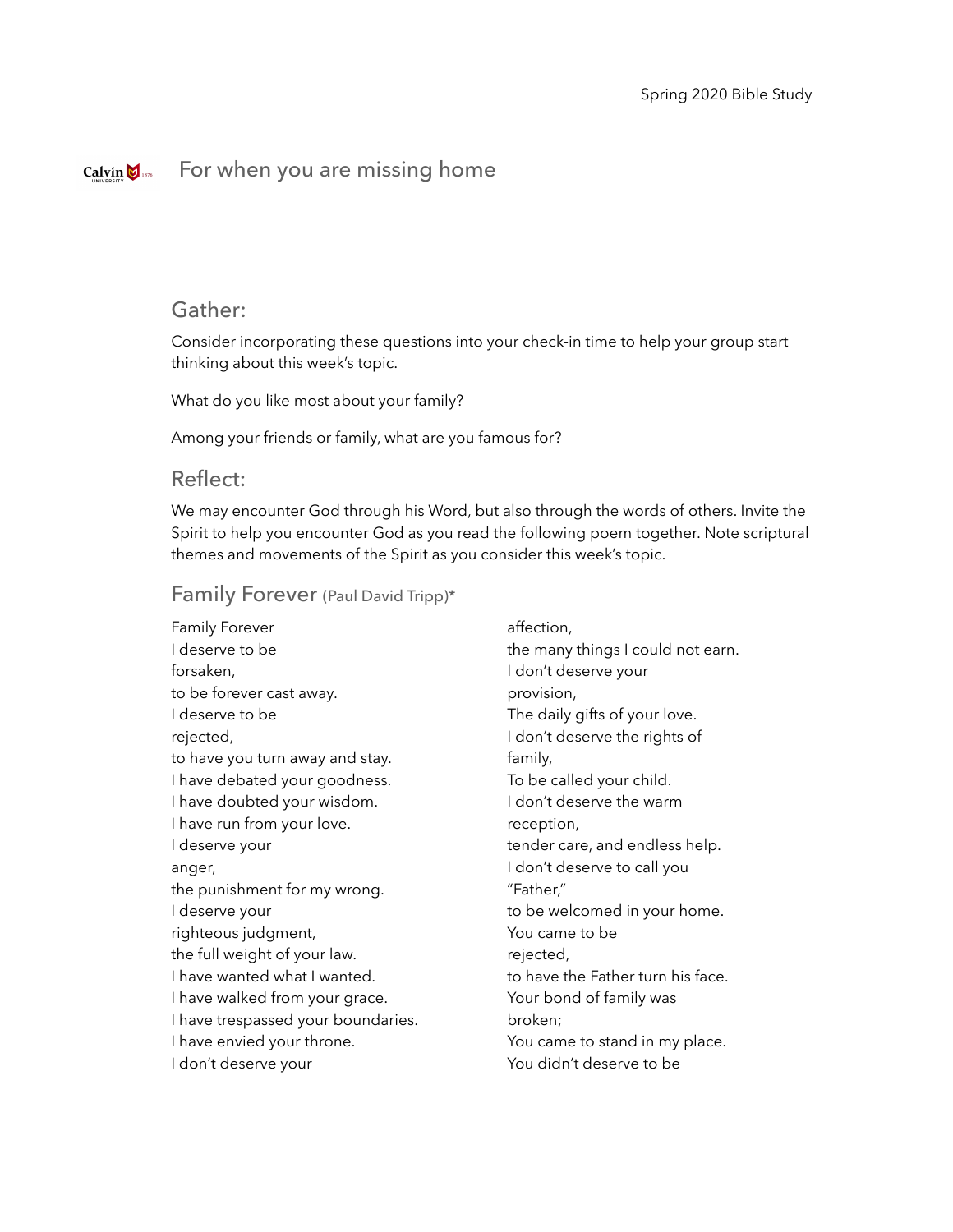rejected, you came because of your love. You didn't deserve to be forsaken, yet you were willing to the end.

So, now I have a family, forever I've been received. I am never forsaken, even when I'm all alone. When fatherless and friendless, You are with me even then. I have been given a family I did not deserve or earn. The Lord has received me. I will never be alone.

Once more I will forsake you. I will question your love. Once more I will debate you. I will turn from your face. But you will come as a Father. You will treat me as your child. You will forgive and restore me with great patience and great love. In you, I have found a family. In you, I have found grace. And I've found, I've found Forever. Forever Father. Forever family. Forever welcomed. Forever loved. .

# Connect:

Choose one or more of the following scriptures to read together. How is reading these scriptures the same or different from reading the poem? How is God reflected differently or similarly?

Ephesians 2:19-21

#### Respond:

Take time together to think about how you have encountered God in community, the words of others, and in scripture. Consider the following questions or activities to conclude your time together.